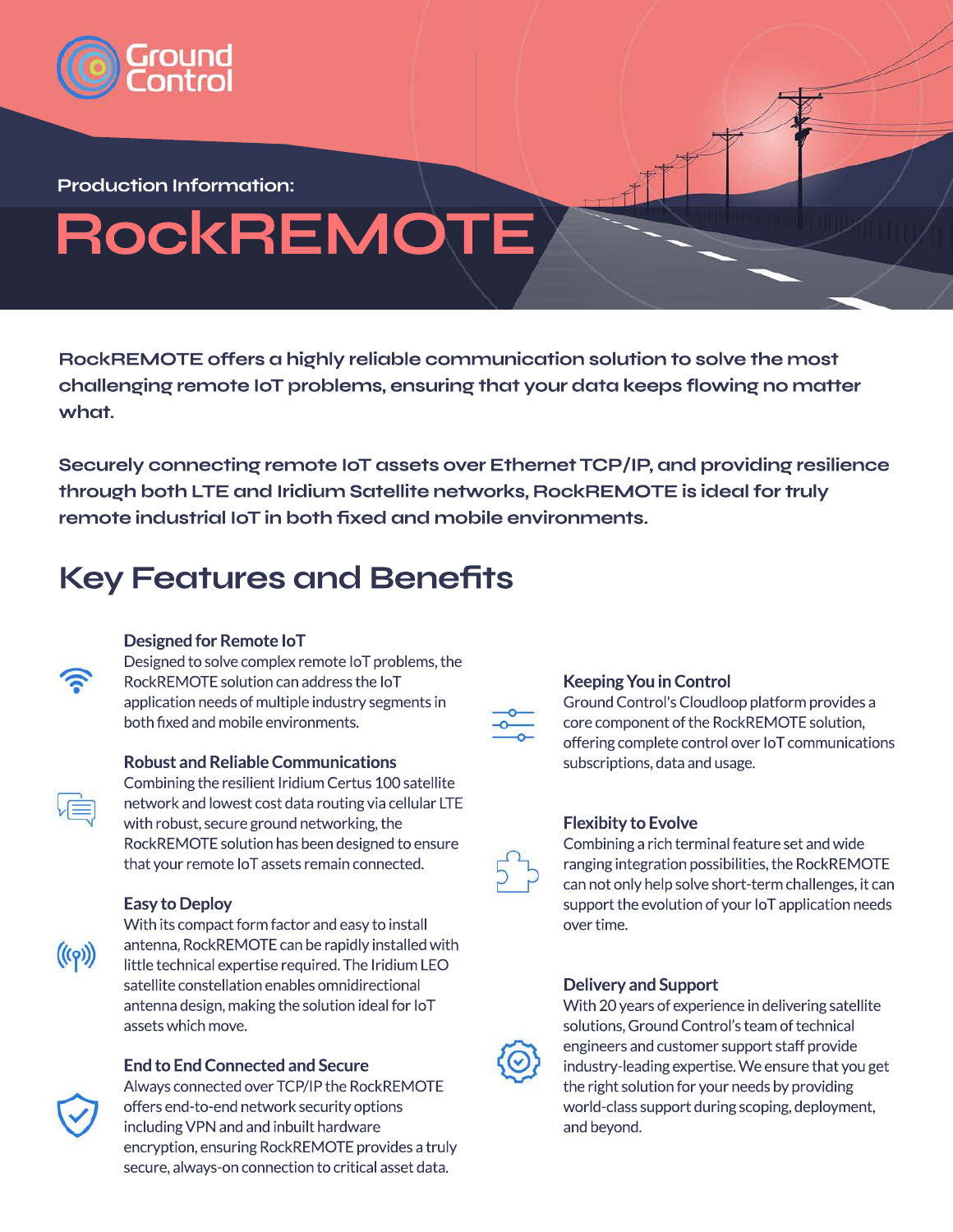## **Use Cases**

## **Oil and Gas**

- Prevent production stoppage with real-time alerts of machinery failure
- Reduce response times and send fewer people into the field



## Mining

- Gather and analyze data to optimize<br>loading and hauling operations
- All weather, real-time data transmission

### **Utilities**

- Visibility and control of assets spread over a wide area
- Extend the reach of telemetry applications



### **Renewables**

- Measure conditions at potential new sites without power
- Real-time reporting on power generation to prevent saturation

## **Transport & Cargo**

- Track your fleet wherever they are<br>on the globe
- Transmit course corrections and temperature adjustments in real-time